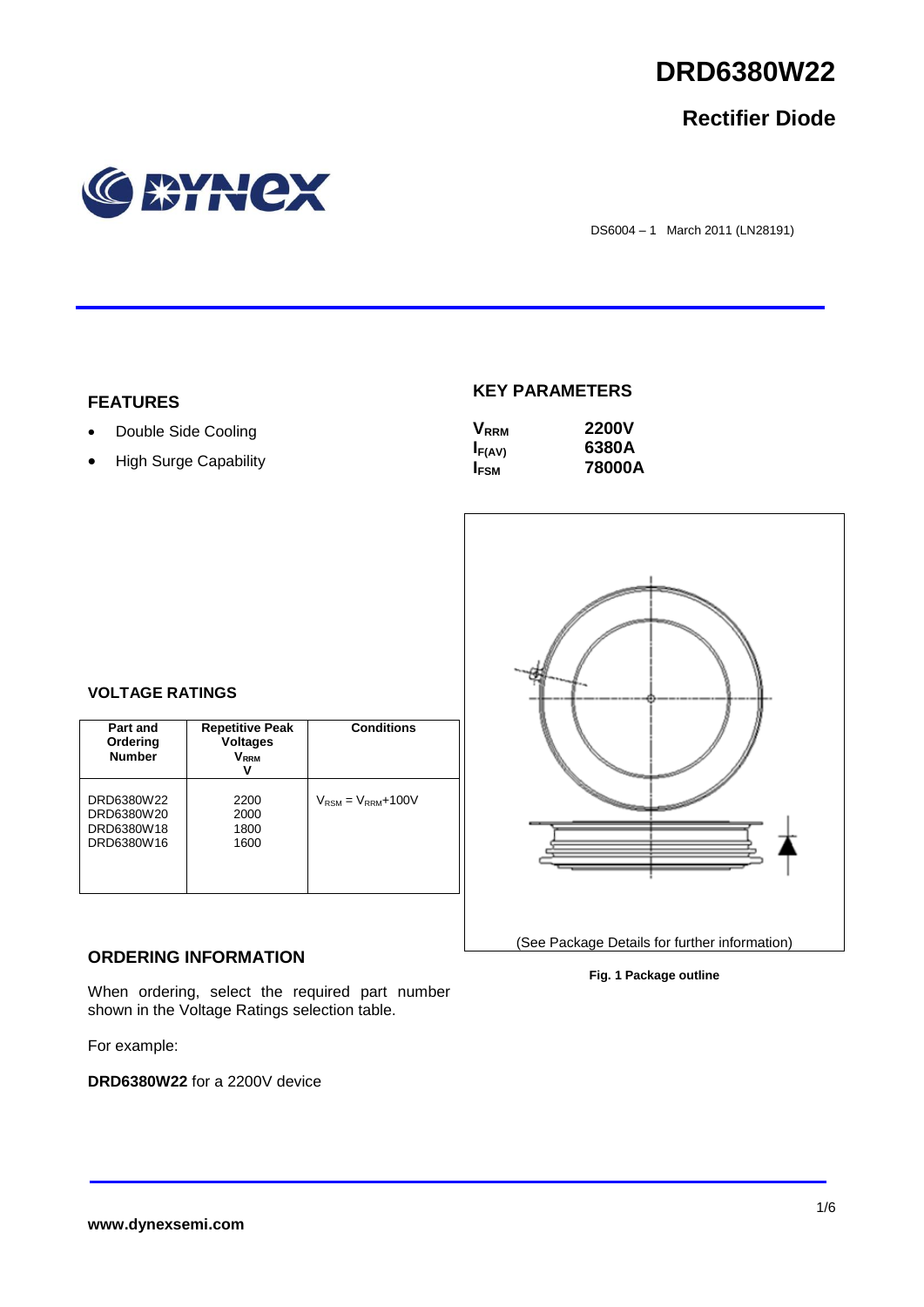

## **CURRENT RATINGS**

**Tcase = 75°C unless stated otherwise**

| Symbol             | <b>Parameter</b>                     | <b>Test Conditions</b>   | Max.  | <b>Units</b> |  |
|--------------------|--------------------------------------|--------------------------|-------|--------------|--|
| Double Side Cooled |                                      |                          |       |              |  |
| $I_{F(AV)}$        | Mean forward current                 | Half wave resistive load | 7740  | A            |  |
| IF(RMS)            | <b>RMS</b> value                     | $\blacksquare$           | 12150 | A            |  |
| IF.                | Continuous (direct) on-state current | -                        | 10940 | Α            |  |

## **Tcase = 100°C unless stated otherwise**

| Symbol              | <b>Parameter</b>                     | <b>Test Conditions</b>   | Max.  | <b>Units</b> |  |  |
|---------------------|--------------------------------------|--------------------------|-------|--------------|--|--|
|                     | <b>Double Side Cooled</b>            |                          |       |              |  |  |
| $I_{F(AV)}$         | Mean forward current                 | Half wave resistive load | 6380  | Α            |  |  |
| I <sub>F(RMS)</sub> | <b>RMS</b> value                     | $\overline{\phantom{0}}$ | 10020 | A            |  |  |
| IF                  | Continuous (direct) on-state current | ۰                        | 9020  | A            |  |  |

## **SURGE RATINGS**

| Symbol      | <b>Parameter</b>                        | <b>Test Conditions</b>                           | Max.  | <b>Units</b>      |
|-------------|-----------------------------------------|--------------------------------------------------|-------|-------------------|
| <b>IFSM</b> | Surge (non-repetitive) on-state current | 10ms half sine, $T_{\text{case}} = 175^{\circ}C$ | 78.0  | kA                |
| $I^2t$      | I't for fusing                          | $V_R = 0$                                        | 30.42 | MA <sup>2</sup> s |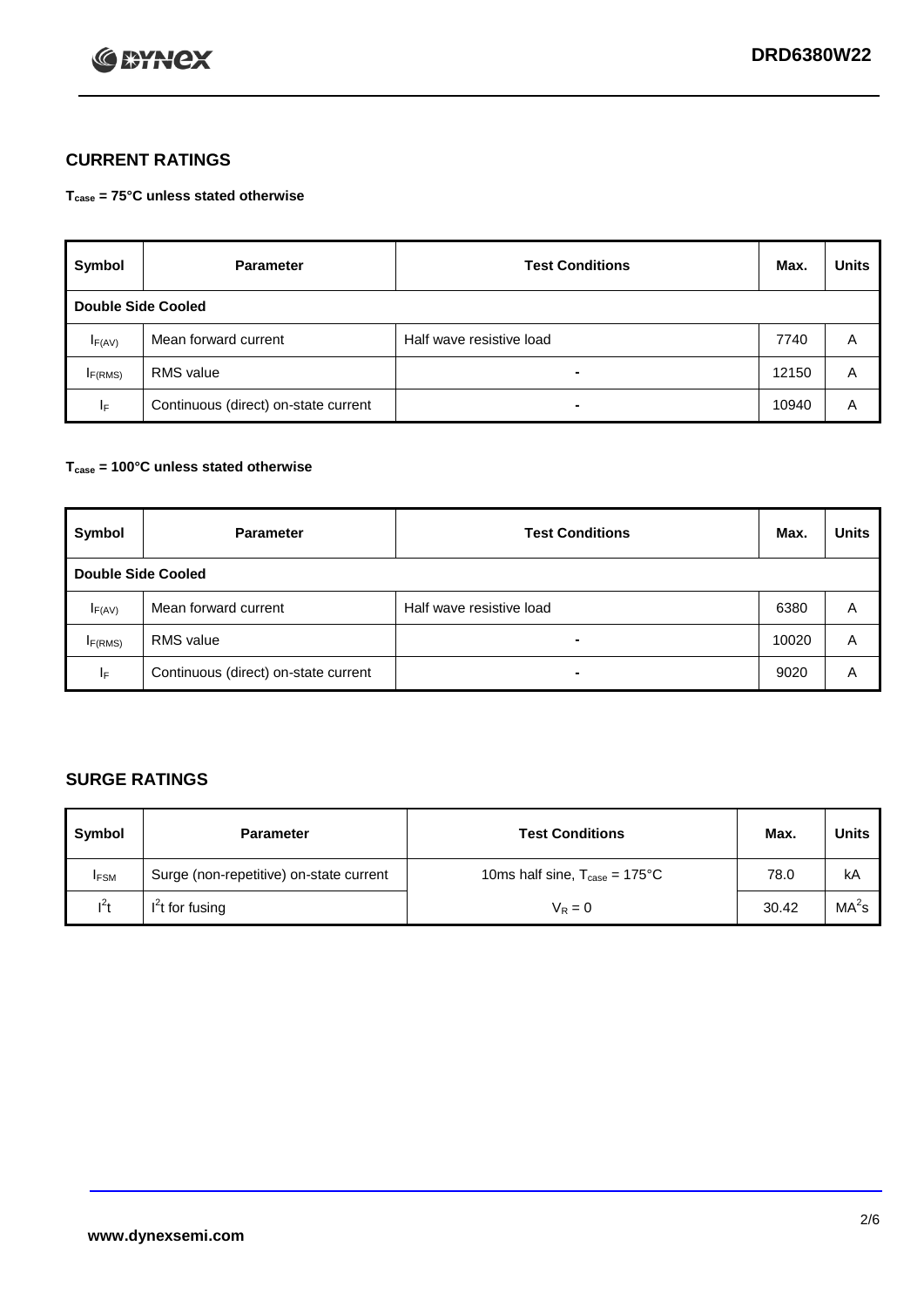## **THERMAL AND MECHANICAL RATINGS**

| Symbol           | <b>Parameter</b>                      | <b>Test Conditions</b>                      |    | Min. | Max.  | <b>Units</b> |
|------------------|---------------------------------------|---------------------------------------------|----|------|-------|--------------|
| $R_{th(j-c)}$    | Thermal resistance – junction to case | Double side cooled                          | DC |      | 0.007 | °C/W         |
| $R_{th(c-h)}$    | Thermal resistance – case to heatsink | Double side cooled                          | DC |      | 0.002 | °C/W         |
| $T_{\rm vj}$     | Virtual junction temperature          | Blocking V <sub>DRM</sub> / <sub>VRRM</sub> |    | -40  | 175   | °C           |
| $T_{\text{stg}}$ | Storage temperature range             |                                             |    | -40  | 175   | °C           |
| $F_m$            | Clamping force                        |                                             |    | 62   | 78    | kN           |

## **CHARACTERISTICS**

| Symbol                   | <b>Parameter</b>     | <b>Test Conditions</b>                                                                           | Min.           | Max.  | <b>Units</b> |
|--------------------------|----------------------|--------------------------------------------------------------------------------------------------|----------------|-------|--------------|
| $\mathsf{V}_\mathsf{FM}$ | Forward voltage      | At 6000A peak, $T_{\text{case}} = 175^{\circ}C$                                                  |                | 1.09  | V            |
| <b>I</b> <sub>RM</sub>   | Peak reverse current | At $V_{DRM}$ , $T_{case} = 175^{\circ}C$                                                         | ۰              | 400   | mA           |
| $Q_{\rm S}$              | Total stored charge  | $I_F = 4000A$ , dl <sub>RR</sub> /dt = 10A/us<br>$T_{\text{case}} = 175^{\circ}C$ , $V_R = 100V$ | ۰              | 5500  | μC           |
| V <sub>TO</sub>          | Threshold voltage    | At $T_{vi} = 175^{\circ}C$                                                                       | $\blacksquare$ | 0.82  | V            |
| $r_{\text{T}}$           | Slope resistance     | At $T_{vi} = 175^{\circ}C$                                                                       | ۰              | 0.045 | $m\Omega$    |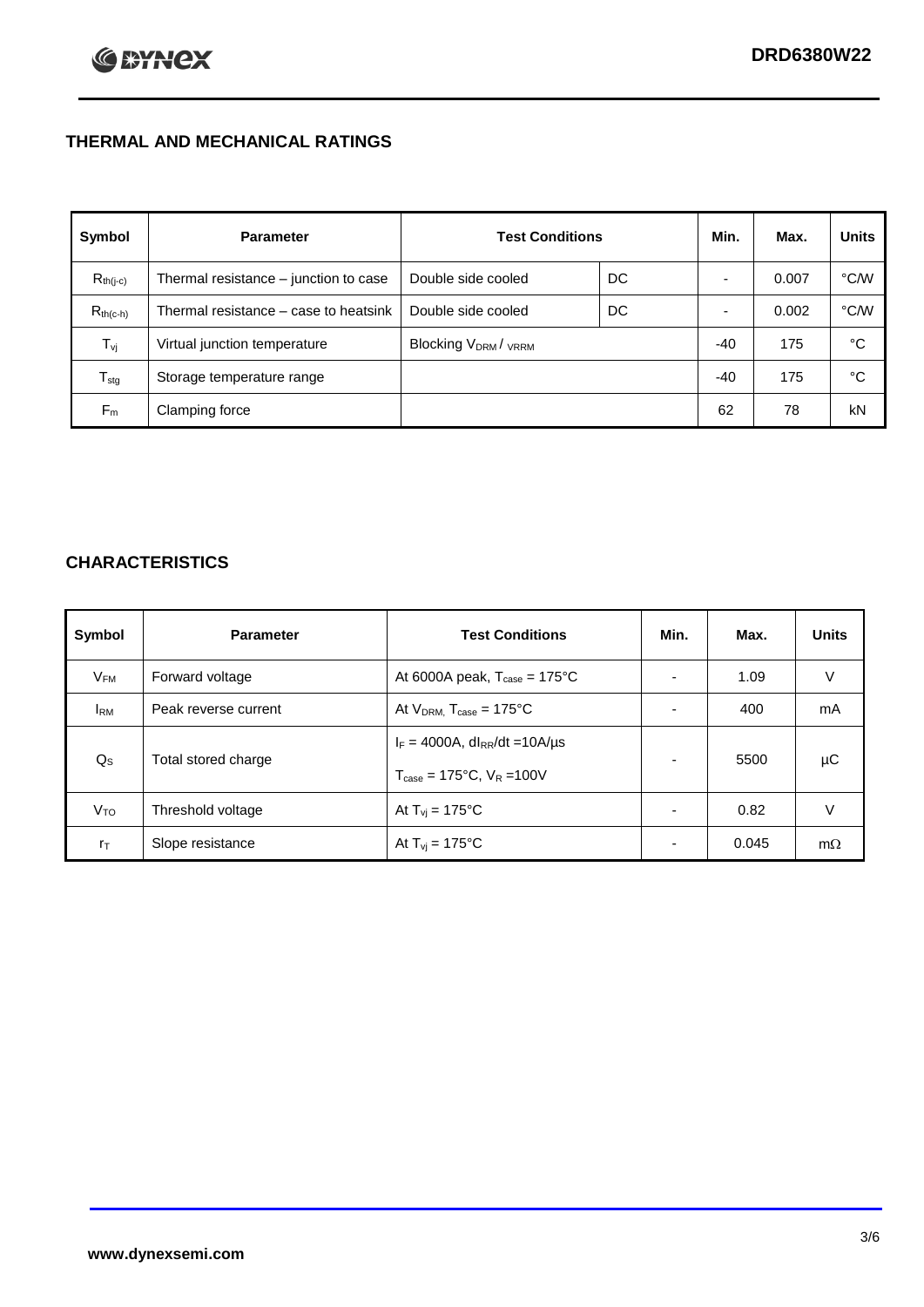# **C BYNCX**

## **CURVES**



### **Fig.2 Maximum forward characteristics Fig.3 Dissipation curves**



**junction to case**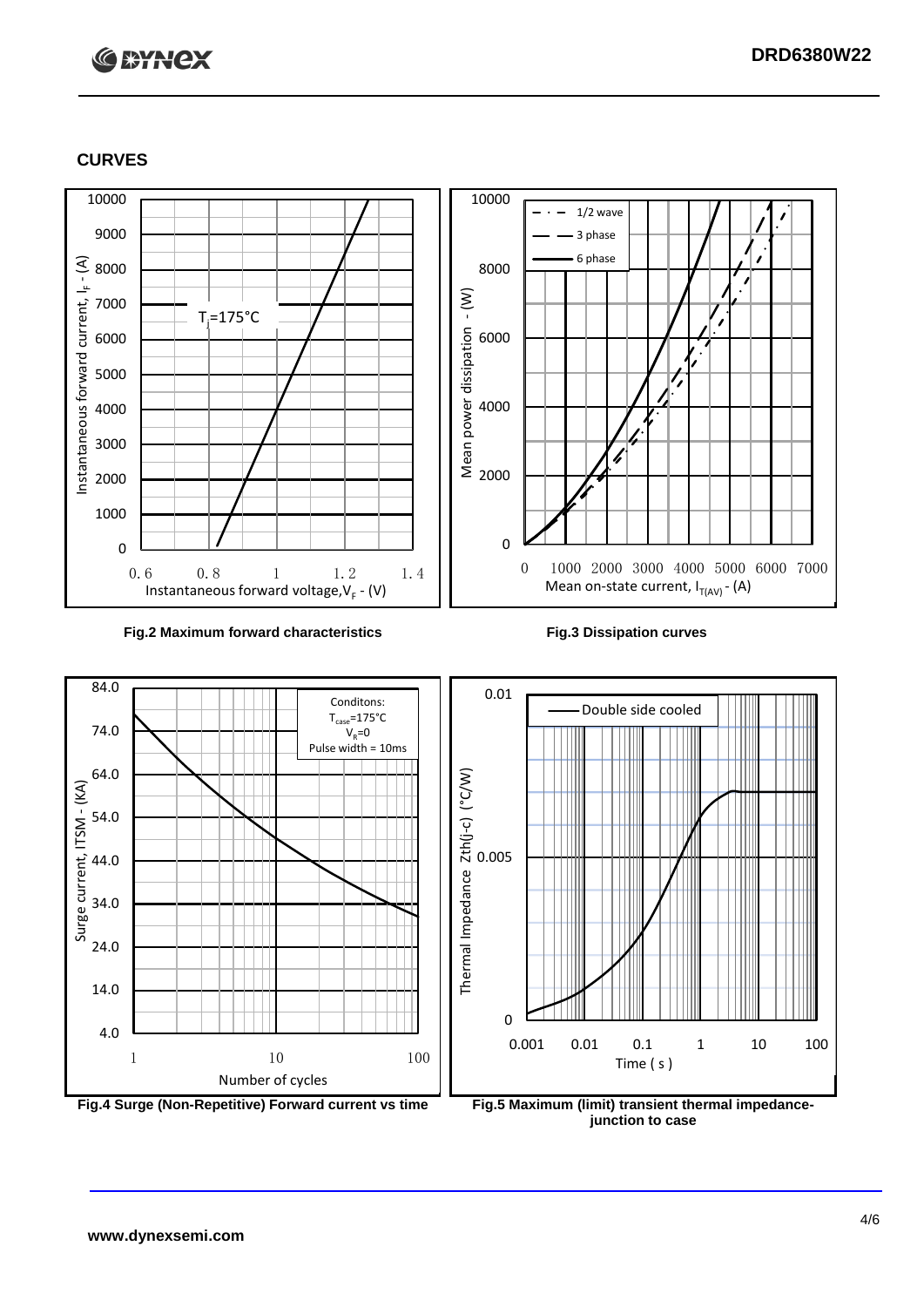

## **PACKAGE DETAILS**

For further package information, please contact Customer Services. All dimensions in mm, unless stated otherwise. DO NOT SCALE.



### **Note:**

Some packages may be supplied with gate and or tags.